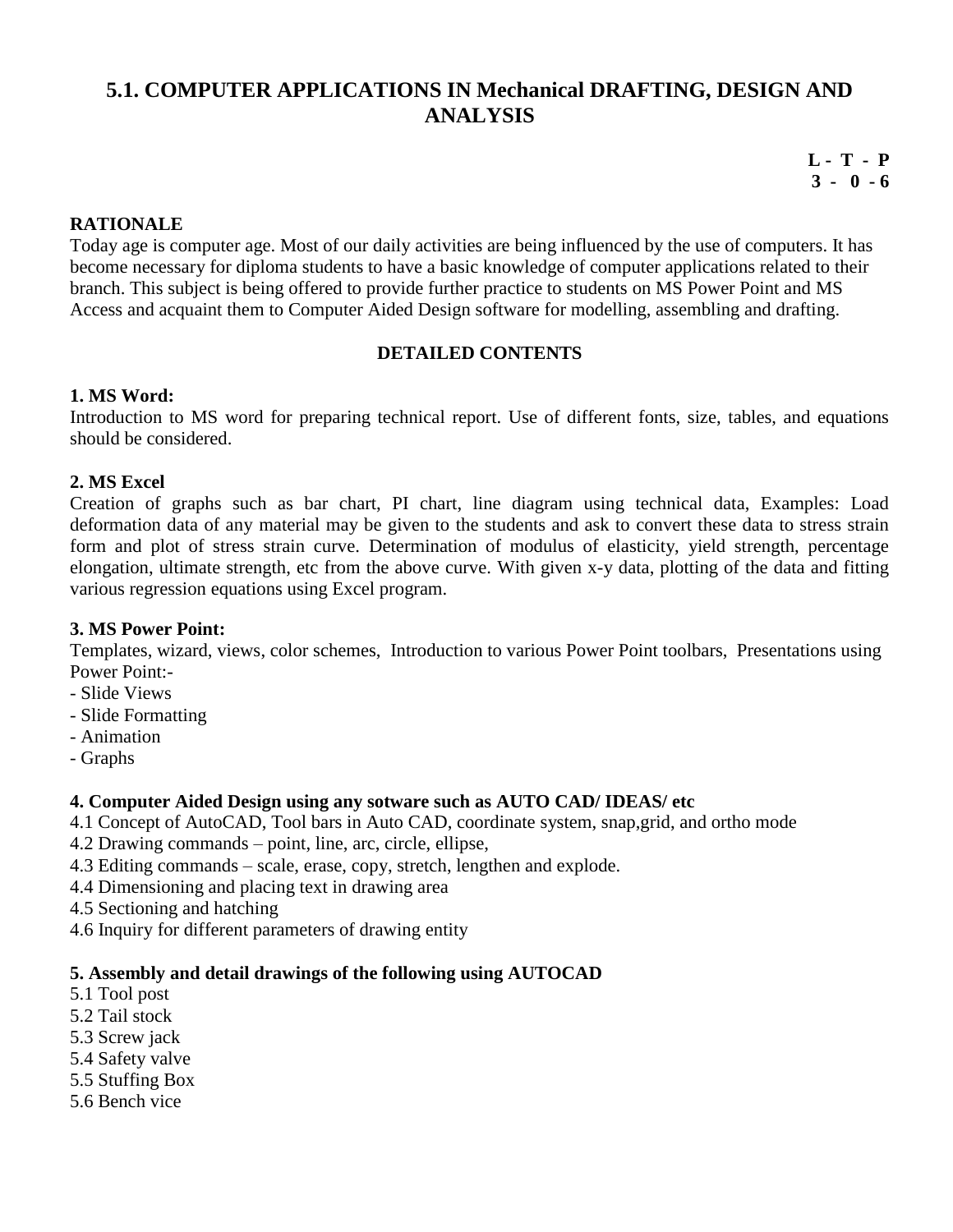# **6. Isometric Drawings by CAD**

Drawings of following on computer:

- Cone
- Cylinder
- Isometric view of objects

# **7. 3D Modelling**

3D modelling, Transformations, scaling, rotation, translation

# **8. Project work**

Technical report writing where all such chapters are to be used.

# **NOTE :- Practical work must be performed on the related contents as described above. Strategy should be made in such a way that at first student should be taught the contents theoretically than related practical works must be performed.**

# **INSTRUCTIONAL STRATEGY**

1. Teachers should show model of the component/part whose drawing is to be made.

# **RECOMMENDED BOOKS**

- 1. AutoCAD 2000 for you by Umesh Shettigar and Abdul Khader; Janatha Publishers, Udupi.
- 2. Machine Drawing by P.S. Gill; Kataria and Sons, Ludhiana.
- 3. A Text book of Machine Drawing by R.K. Dhawan , S.Chand and Company Ltd.,New Delhi.
- 4. Engineering Drawing with AutoCAD 2000 by T. Jeyapooran; Vikas PublishingHouse, Delhi.
- 5. AutoCAD for Engineering Drawing Made Easy by P. Nageswara Rao; Tata McGraw Hill, New Delhi.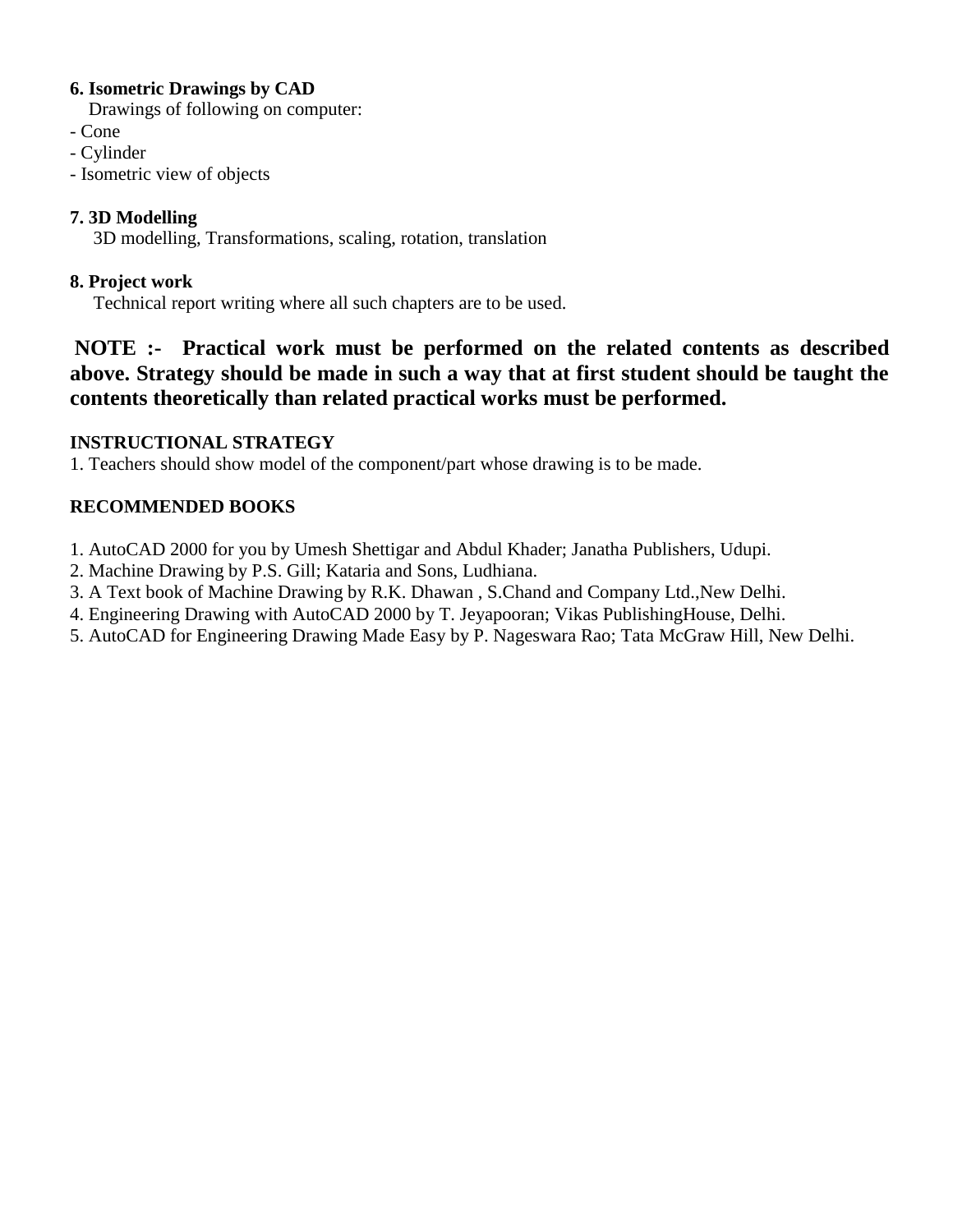# 5.2 DYNAMICS OF MACHINES

**L T P**  $6 -$ 

# **RATIONALE**

Diploma holder in Mechanical Engineering comes across many machines. He must have the knowledge of various mechanisms, power transmission devices, balancing of masses, vibrations etc. Hence this subject is offered.

### **DETAILED CONTENTS**

**1. Basic Concepts (09Periods)**

- 1.1 Definition of statics, dynamics, kinetics, and. kinematics
- 1.2 Rigid body and resistant body.
- 1.3 Links, its classification, Kinematics chain and their types
- 1.4 Kinematics pairs and it's classification.
- 1.5 Mechanism. Machine, Structure & Inversion
- 1.6 Degree of freedom, Types of joints, Problems on determination of degree of freedom of mechanism
- 1.7 Constrained motion, and it's classification .
- 1.8 Classification of mechanisms.
- 1.9 Equivalent mechanism.
- 1.10 Laws of inversion of mechanisms.
- 1.11 Four bar chain and it's inversion
- 1.12 Single slider crank chain and its inversions.
- 1.13 Double slider crank mechanism and it's inversion .
- 1.14 Applications of mechanisms and their selection from manufacture catalogue.
- 1.15 Indicator mechanism, pantograph.
- 1.16 Straight line mechanism such as Peaucellier and Harts mechanism
- 1,17 Steering gear mechanism such as Davis and Ackerman mechanism

# **2. Fly Wheel (12Periods)**

- 2.1 Turning moment diagram plotting and its purpose
- 2.2 Turning moment diagram for single cylinder double acting steam engine
- 2.3 Turning moment diagram for multi- cylinder engines
- 2.4 Fluctuation of energy of Flywheel
- 2.5 Functions of fly wheel.
- 2.6 Types of fly wheels.
- 2.7 Mass and size calculations in different cases

# **3. Governors (12Periods)**

- 3.1 Functions of governor
- 3.2 Classification of governor elementary knowledge of porter governor, Watt governor, Proell governor, Porter governor, Hartnell governor and Wilson-Hartne governor
- 3.3 Terminology used in governors
- 3.4 Gonernor effort and power
- 3.5 Hunting, isochronism, stability, sensitiveness of a governor
- 3.6 Controlling force diagram plotting and interpretation.
- 3.7 Simple problems related to watt, porter and proell governor.

- 4.1 Definition of cam
- 4.2 Classification of cams
- 4.3 Followers and their classification
- 4.4 Basic definition related to cams
- 4.5 Construction of displacement diagram of follower performing uniform velocity.

### **4. Cams (12Periods)**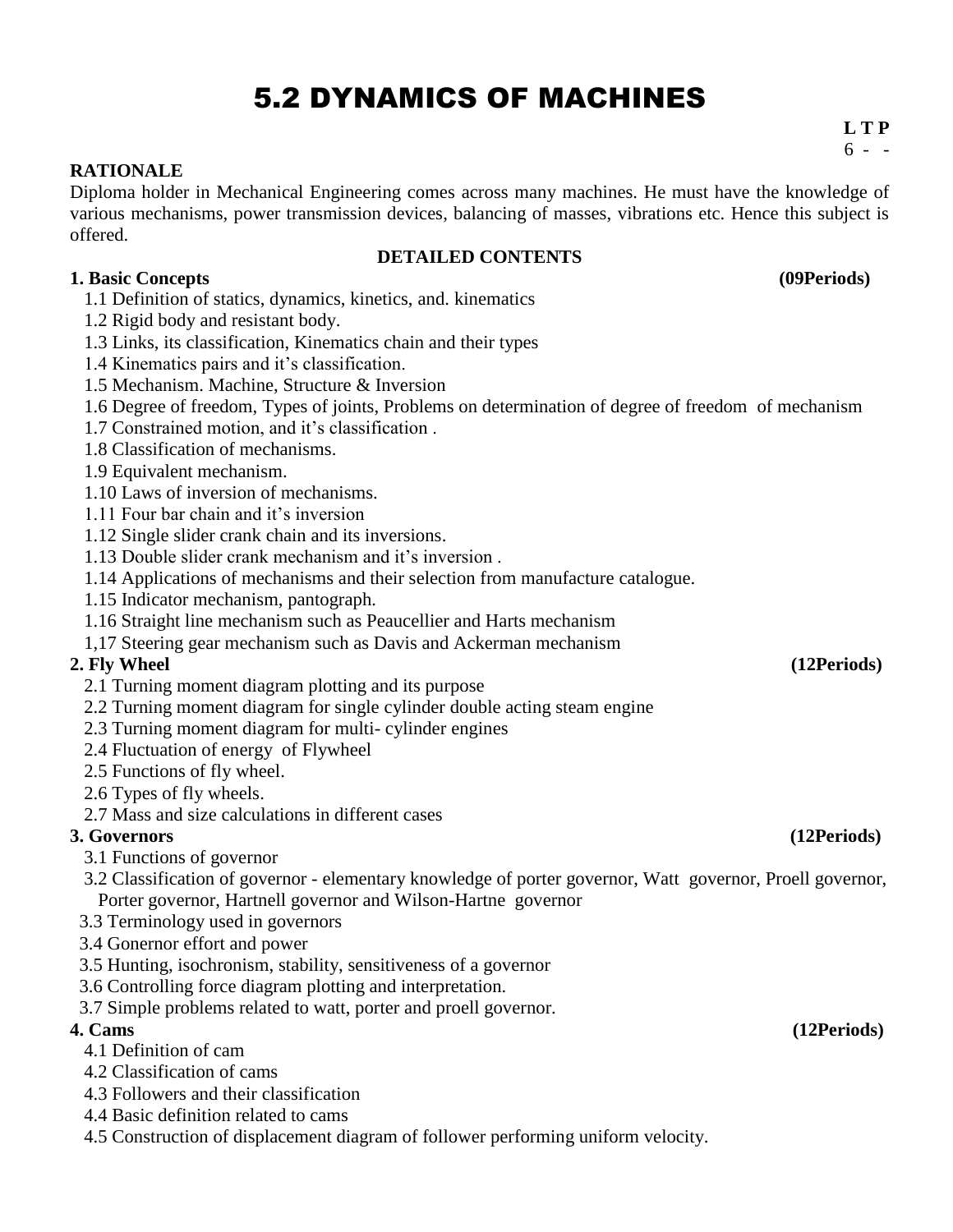- 4.6 Construction of displacement diagram of follower performing SHM
- 4.7 Construction of displacement diagram of follower performing uniform acceleration and deceleration

4.8 Simple cam profile for uniform velocity, SHM and uniform acceleration and deceleration

# **5. Power Transmission Devices (Belt, Rope and Chain Drive) (12Periods)**

- 5.1 Introduction.
- 5.2 Belt, Rope and Chain drives
- 5.3 Material for Belt, and Rope
- 5.4 Open and crossed belt drives, action of belt on pulleys, velocity ratio.
- 5. 5 Slip and Creep in belts,
- 5.6 Types of V Belt and Flat belt, joint preparation for flat belt.
- 5.7 Types of pulleys step pulley, flat pulley, jockey pulley.
- 5.8 Crowning in pulley.
- 5.9 Laws of belting and length of belt in case of open and cross belt
- 5.10 Ratio of tensions in case of flat and V belt
- 5.11 Power transmitted and maximum power transmitted by belt
- 5.12 Centrifugal force and its effect on belt tension
- 5.13 Initial tension and its effect on the transmission of maximum power
- 5.14 Chain drive, chain length, classification of chains
- 5.15 Selection of belt, chain and pulley for different applications on the basis of centre distance between the shaft, power to be transmitted, availability of space, velocity ratio
- 5.16 Selection of rope based on the load to be lifted
- 5.17 Simple problems on power transmitted by belts and ropes

# **6. Gear Drive (12Periods)**

- 6.1 Functions of gear
- 6.2 Classification of gears and Gear material
- 6.3 Gear nomenclature
- 6.4 Law of gearing
- 6.5 Forms of teeth: Involute and Cycloidal
- 6.6 Comparison between Involute and Cycloidal gears
- 6.7 Simple, compound, reverted and epicyclic gear train
- 6.8 Horsepower transmitted by a gear train
- 6.9 Selection of gear trains- simple and epicyclic

# **7. Brakes and Dynamometers (06Periods)**

- 7.1 Introduction and Classification of brakes
- 7.2 Brief description of different types of Mechanical Brake such as block or shoe brake Simple and Differential band brake, band and block, internal expanding, power brake and disc brake
- 7.3 Simple problems related to determination of braking torque in case of shoe brake, Simple and Differential band brake
- 7.4 Definition and types of dynamometers, pony brake dynamometer, rope brake dynamometers, hydraulic dynamometer, belt transmission dynamometer and Bevis Gibson torsion dynamometer

- 8.1 Function of clutch
- 8.2 Classification of clutches
- 8.3 Principle of working of Disc clutch and Cone clutch with simple line diagram
- 8.4 Principle of working of Multi plate clutch and Centrifugal clutch
- 8.5 Calculation of frictional torque by uniform pressure and uniform wear theory in case of Single/multi plate clutch and Cone Clutch
- 8.6 Horse power transmitted
- 8.7 Selection of clutches for different applications from hand book/catalogue

### **8. Clutches (06Periods)**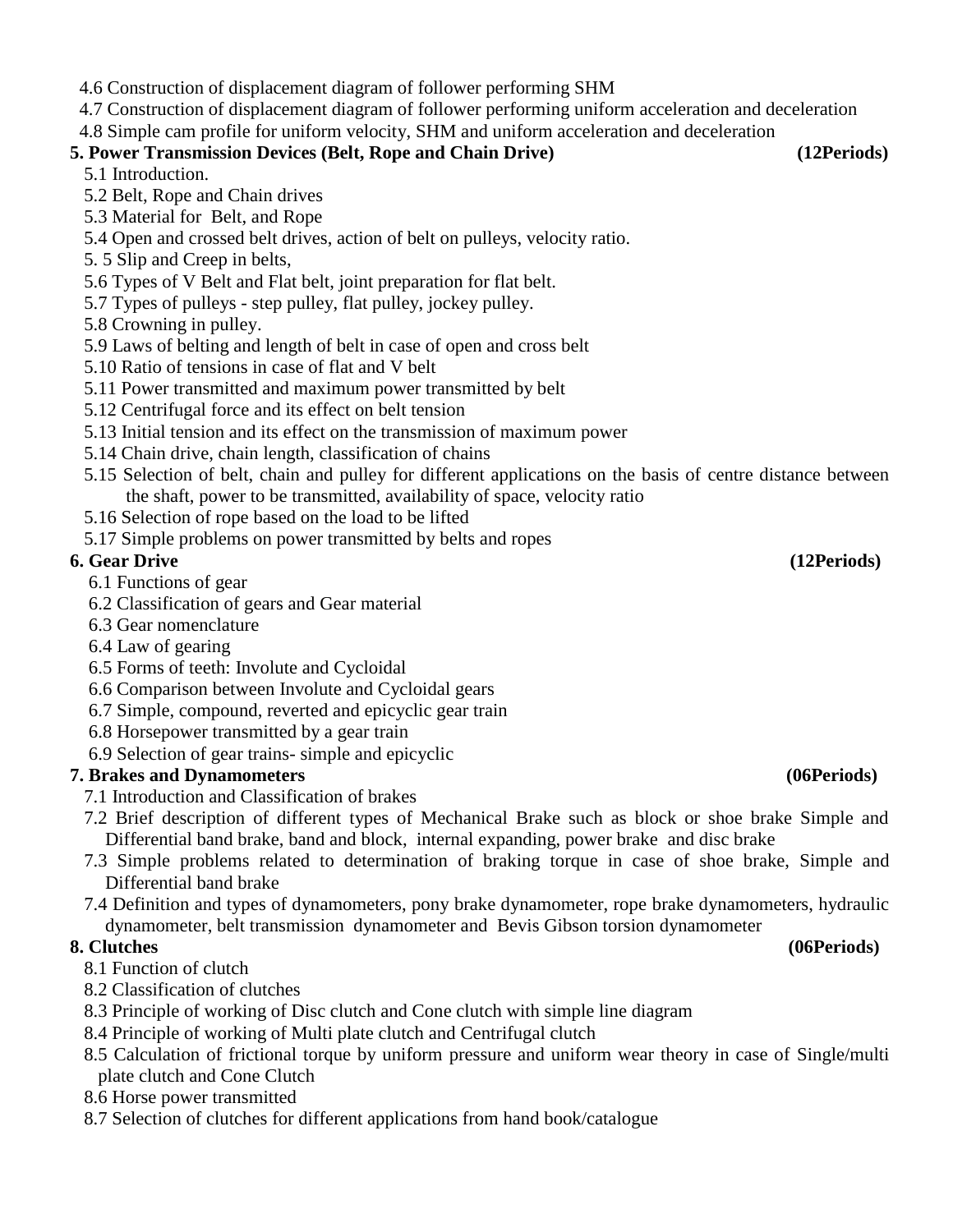### **9. Balancing (12Periods)**

9.1 Need of balancing

- 9.2 Concept of static and dynamic balancing
- 9.3 Forces due to revolving masses
- 9.4 Balancing of single rotating mass by single mass in the same plane
- 9.5 Balancing of single rotating mass by two masses in the different plane
- 9.6 Concept of reference plane
- 9.7 Balancing of several masses rotating in same plane
- 9.8 Balancing of several masses rotating in different planes
- 9.9 Balancing of unbalance due to reciprocating mass
- 9.10 Partial balancing of unbalance due to reciprocating mass

# **10. Vibrations (03Periods)**

- 10.1 Introduction and definitions
- 10.2 Types of vibration longitudinal, transverse and torsional vibration
- 10.3 Basic features of vibrating systems.
- 10.3 Damping of vibrations
- 10.4 Vibration isolation and Transmissibility

# **INSTRUCTIONAL STRATEGY**

- 1. Use teaching aids for classroom teaching.
- 2. Give assignments for solving numerical problems.
- 3. Arrange industry visits to augment explaining use of various machine components like belt, rope, chain, gear drives, action due to unbalanced masses, brake clutch, governors, fly wheels, cams and gear drives.
- 4. Video films may be used to explain the working of mechanisms and machine

components like clutch, governors, brake etc.

# **RECOMMENDED BOOKS**

- 1. Mechanism and Machine Theory; JS Rao and Dukkipati; Wiley Eastern, NewDelhi.
- 2. Theory of Mechanism and Machine; A Ghosh and AK Malik, East West Press(Pvt.) Ltd., New Delhi.
- 3. Theory of Machines; SS Rattan: Tata McGraw Hill, New Delhi.
- 4. Theory of Machines by RS Khurmi and JK Gupta; S.Chand and Company Ltd.,New Delhi.
- 5. Theory of Machines and Mechanisms by PL Ballaney; Khanna Publishers, NewDelhi.

| Topic No.    | <b>Time Alloted (Periods)</b> | Marks Alloted (%) |
|--------------|-------------------------------|-------------------|
|              | 09                            |                   |
|              | 12                            | 12                |
|              | 12                            | 12                |
|              | 12                            | 12                |
|              | 12                            | 12                |
|              | 12                            | 12                |
|              | 06                            | 07                |
|              | 06                            | 06                |
| Q            | 12                            | 12                |
| 10           | 03                            | 05                |
| <b>Total</b> | 96                            | <b>100</b>        |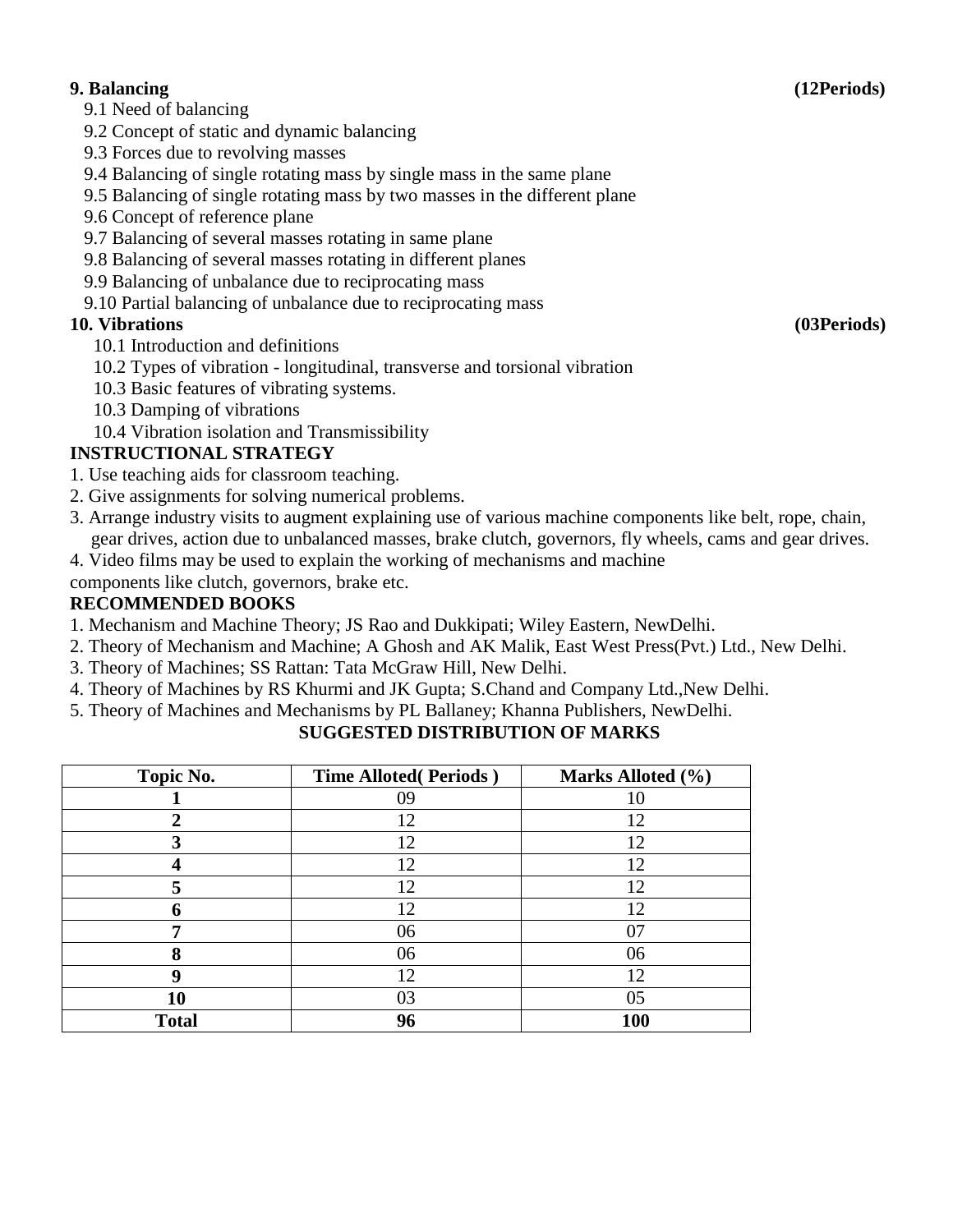# **5.3 Machine Element Design**

### **RATIONALE**

This course is designed for the diploma level students for Mechanical and Automobile engineering as first course in Machine Design. The contents of this subject are organised to understand the intricacies of different engineering design aspects. This will also help the students to enhance their imagination, innovative skill, adaptability to new situation and continued learning skills for problem solving.

### **DETAILED CONTENTS**

### **1. Introduction (08 Periods)**

- 1.1 Design Definition, Type of design, necessity of design
	- 1.1.1 Comparison of designed and undesigned work
	- 1.1.2 Design procedure
	- 1.1.3 Practical examples related with design procedure
	- 1.1.4 Characteristics of a good designer
	- 1.1.5 Characteristics of environment required for a designer
- 1.2 Design terminology: stress, strain, factor of safety, factors affecting factor of safety, stress concentration, methods to reduce stress concentration, fatigue, endurance limit. General design considerations
- 1.3 Engineering materials and their mechanical properties :
	- 1.3.1 Properties of engineering materials: elasticity, plasticity, malleability, ductility, toughness, hardness and resilience. Fatigue, creep, tenacity, strength
	- 1.3.2 Selection of materials, criterion of material selection, numbering systems for Cast Iron, steel, Aluminium alloys, IS/BS/ASTM standards for material specification

### **2. Design Failure for static loading (10 Periods)**

- 2.1 Brittle and ductile behaviour of the materials, Various design failures under static loading, causes of failure
	- Maximum principal stress theory.
	- Maximum shear stress theory
	- Distortion Energy theory
	- Mohr's theory
	- Road maps for the selection of static failure theory for ductile and brittle materials
- 2.2 Design for tensile, compressive and torsional loading
- 2.3 Design for combined torsion and bending

### **3. Design Equation for Impact loading (06 Periods)**

Examples of impact loading, stress and deflection due to impact load, selection of impact factor for minor, medium and heavy shock load

### **4. Design for Cyclic loading (06Periods)**

Types of cyclic loading, failure of parts due to cyclic loading, design strength for cyclic loading, design equation for simple cyclic loading

**L T P** 4 2 0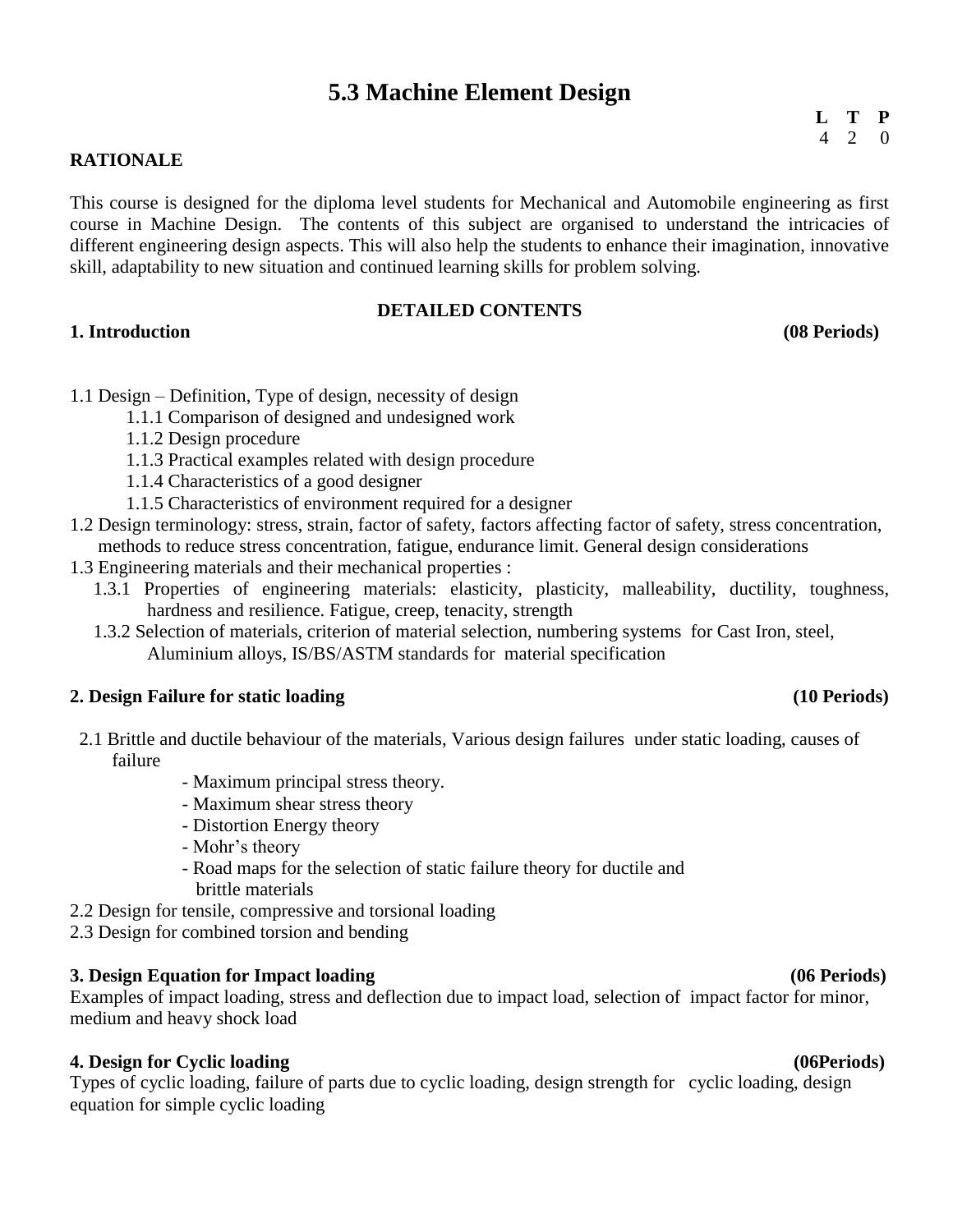# **5. Design of Shaft (10 Periods)**

- 5.1 Type of shaft, shaft materials, Type of loading on shaft, standard sizes of shaft available
- 5.2 Design of shaft subjected to torsion on the basis of :
	- Strength criterion
	- Rigidity criterion
- 5.3 Design of shaft subjected to bending
- 5.4 Design of shaft subjected to combined torsion and bending
- 5.5 Introduction to stepped shaft

# **6. Design of Key (06 Periods)**

- 6.1 Types of key, materials of key, functions of key
- 6.2 Failure of key (by Shearing and Crushing).
- 6.3 Design of key (Determination of key dimension)
- 6.4 Effect of keyway on shaft strength. (Figures and problems).

# **7. Design of Joints (12 Periods)**

Types of joints - Temporary and Permanent, utility of joints

- 71 Temporary Joint:
	- 7.1.1 Knuckle Joints Different parts of the joint, material used for the joint, type of knuckle Joint, design of the knuckle joint. (Figures and problems).
	- 7.1.2 Cotter Joint Different parts of the joint, type of cotter joint spigot and socket joint, gib and cotter joint, sleeve and cotter joint, Design of cotter joint (Figures and problems).
- 7.2 Permanent Joint: Welding symbols, standards and materials having high weldability.
	- 7.2.1 Welded Joint Type of welded joint, strength of parallel and transverse fillet welds.
	- 7.2.2 Strength of combined parallel and transverse weld.
	- 7.2.3 Axially loaded welded joints.
	- 7.2.4 Riveted Joints. : Rivet materials, Rivet heads, leak proofing of riveted joint caulking and fullering.
	- 7.2.5 Different modes of rivet joint failure.
	- 7.2.6 Design of riveted joint Lap and butt, single and multi rivetedjoint

# **8. Design of Flange Coupling (06 Periods)**

Necessity of a coupling, advantages of a coupling, types of couplings, design of flange coupling. (both protected type and unprotected type).

# **9. Design of Screw, Nut, Bolt and Thread (08 Periods)**

9.1 Form of thread (ISO), Type of nut heads, type of threads and their nomenclature.

9.2 Nature of loads on nut and bolts, types of failure of nut and bolts.

9.3. Initial stresses due to screwing up, stresses due to combination of different loads.

# **INSTRUCTIONAL STREATEGY**

- 1. Use models of machine parts/components.
- 2. Presentation should be arranged for various topics.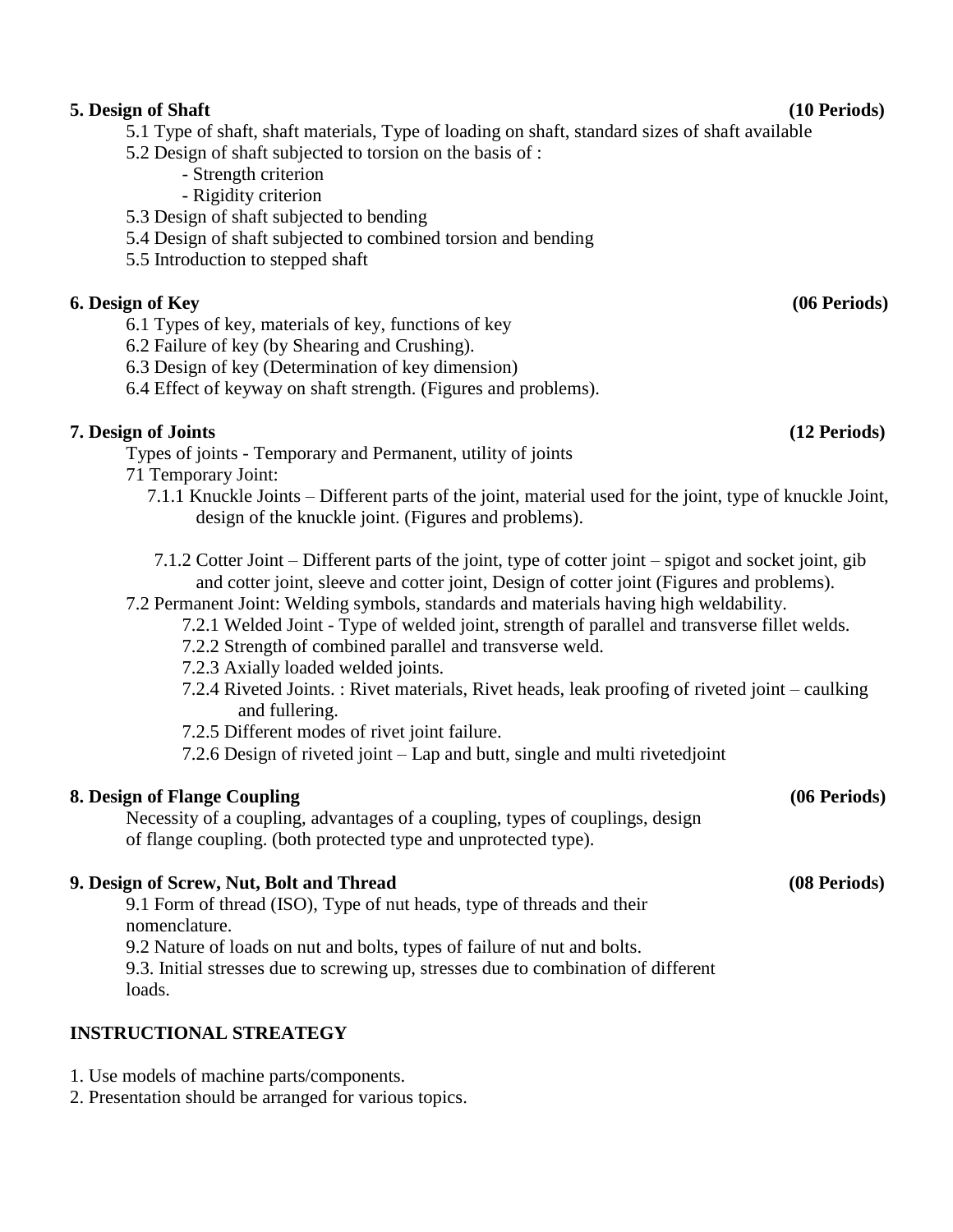### **REFERENCE BOOKS**

- 1. Machine Design- Fundamentals and Practices, by P C Gope, PHI Learning Pvt Limited, New Delhi. 2012
- 2. Machine Design by R.S. Khurmi and JK Gupta; Eurasia Publishing House (Pvt.) Limited, New Delhi.
- 3. Machine Design by Sharma and Agrawal; Katson Publishing House, Ludhiana.

| Topic No.    | Time allotted (Hrs) | Marks Allotted (%) |
|--------------|---------------------|--------------------|
|              |                     |                    |
|              | 10                  | 20                 |
|              |                     | 05                 |
|              |                     | 05                 |
|              | 10                  | 20                 |
| 6            | 6                   |                    |
|              | 12                  |                    |
| o            | 6                   | 10                 |
|              |                     |                    |
| <b>Total</b> | 72                  | 100                |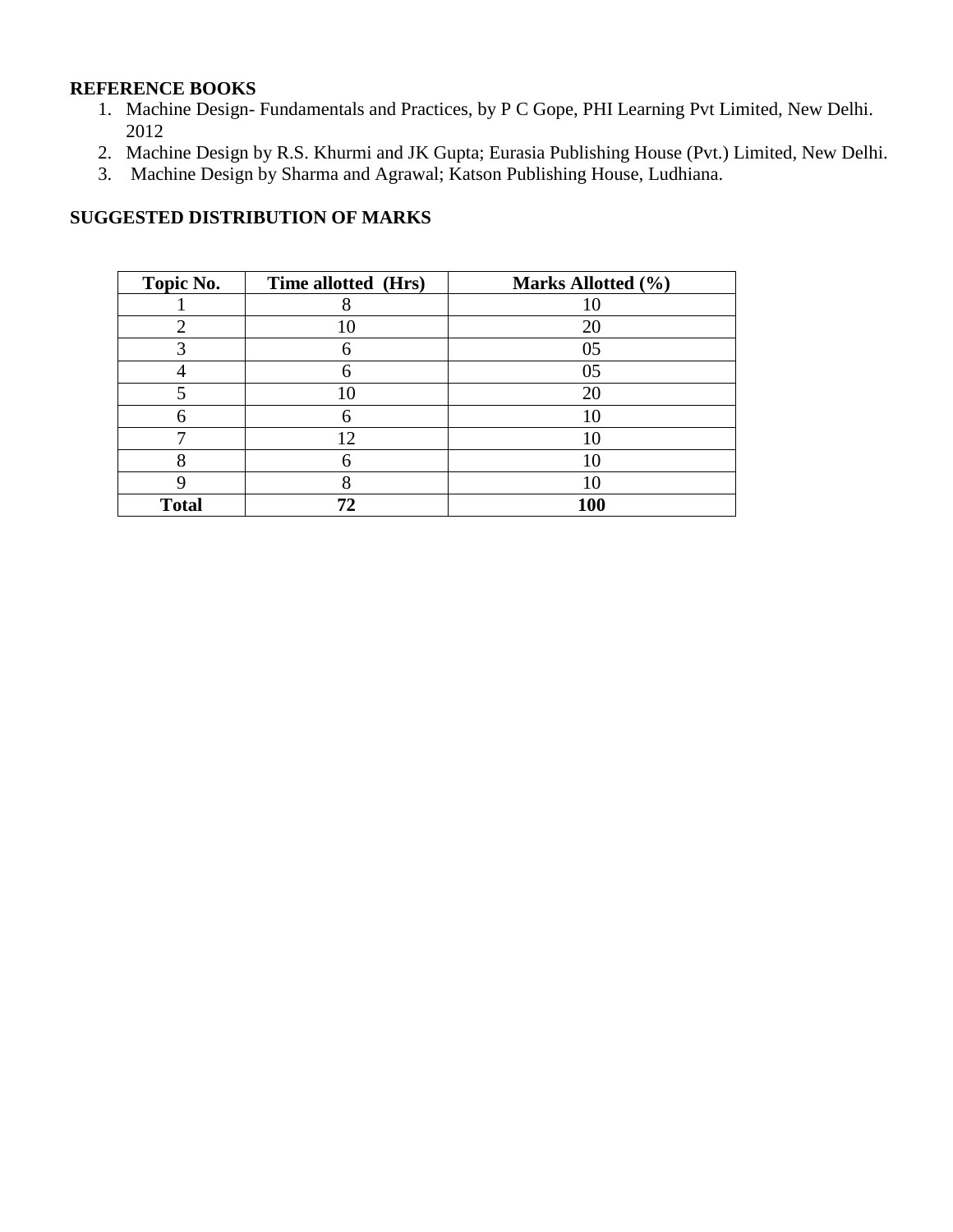### **5.4 Operations Management**

**Rationale:** After studying the subject of production management, the students will be able to know the basics of production planning and control, industrial engineering, and estimation and costing. This will enable them to understand and handle production environment effectively.

### **1. Introduction (12 Periods)**

Operations management defined, history of development, functions of OM, scope & applications of OM, advantages- disadvantages.

# **2. Production and Productivity (13 Periods)**

Production, production functions, productivity, factors affecting productivity, measurement of productivity, causes of decrease in productivity, difference between production and productivity.

# 3. **Plant Location, Layout and Material Handling (16 Periods)**

Plant location, factors affecting plant location, concept of plant layout, types of layout, their characteristics, factors affecting plant layout, work station design, factors considered while designing a work station, introduction, need and objective of material handling, factors considered while selecting a material handling device, safety concept of material handling equipment.

# 4. **Work Study (13 Periods)**

Definition and scope of work study; areas of application of work study in industry, Role of work study in improving productivity, Objectives, needs and methods of method study, information collection, recording techniques, process symbols, c h a r t s a n d diagrams, critical examination, development, installation and maintenance of improved methods, work measurement objectives, needs and methods of work measurement, time study, various allowances, calculation of time, work sampling, standard data and its use. Application of engineered time standards and work sampling, Ergonomics, concept and advantages.

# 5. **Production Planning and Control (16 Periods)**

Introduction, objectives and components (functions) of P.P.C, Advantages of production planning and Production Control, stages of P.P.C, process planning, routing, scheduling, dispatching and follow up, routing purpose, route sheets, scheduling – purpose, machine loading chart, Gantt chart, dispatching – purpose, and procedure, follow up – purpose and procedure. Production Control in job order, batch type and continuous type of productions. Difference between these controls.

# 6. **Inspection and Quality Control (13 Periods)**

Definitions, types of inspection and procedure, Quality, Quality control, Statistical quality control, Process capability, Control charts for variables - X and R chart, control chart, for fraction defectives (P chart), control chart for number of defects (C chart), Concept of ISO 9000, ISO 14000 and TQM, Quality Circles.

# 7. **Estimation and Costing (13 Periods)**

Introduction, purpose/functions of estimating, costing concept, ladder and elements of cost, difference between estimation and costing. Overheads and their types, estimation of material cost, estimation of cost for machining processes, numerical problems.

### **L T P 6 0 0**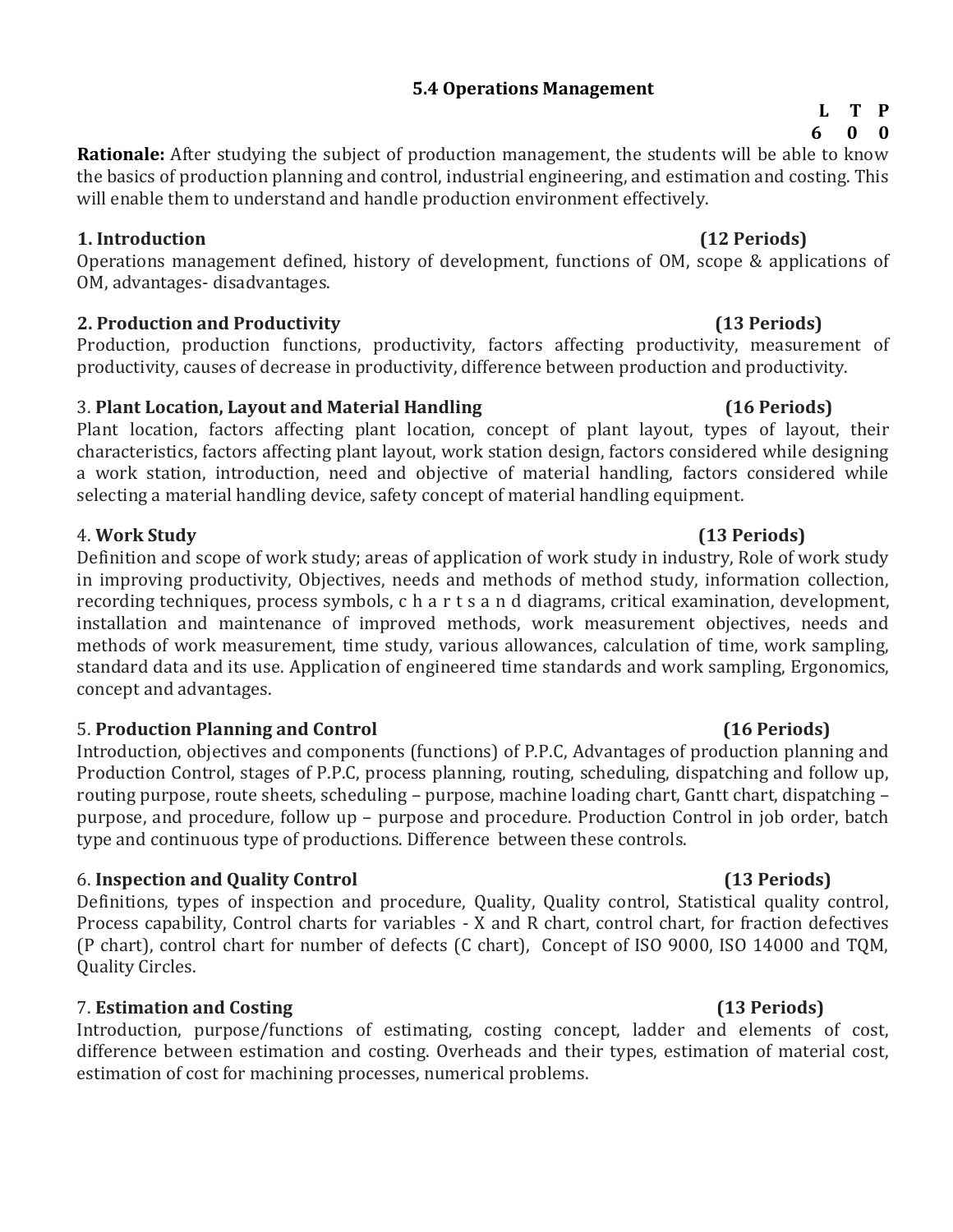# **INSTRUCTIONAL STRATEGY**

Teacher should put emphasis on giving practical problems related to plant location and plant layout. Students should be taken to industrial units to give an exposure of production environment, plant layout and material handling. Live problems may be given to students to carry out case studies in teams under the guidance of teacher.

# **RECOMMENDED BOOKS**

- 1. Industrial Engineering by O.P. Khanna; Dhanpat Rai and Sons, New Delhi.
- 2. Industrial Engineering by S.C. Sharma; Khanna Publisher.
- 3. Industrial Engineering and Management by T.R. Banga.
- 4. Elements of work study by Suresh Dalela.
- 5. Production Management by Jain and Aggarwal.

| <b>SUGGESTED DISTRIBUTION OF MARKS</b> |                                |                    |  |
|----------------------------------------|--------------------------------|--------------------|--|
| Topic No.                              | <b>Time Allotted (Periods)</b> | Marks Allotted (%) |  |
|                                        | 12                             | 10                 |  |
|                                        | 13                             | 15                 |  |
| 3.                                     | 16                             | 15                 |  |
| 4.                                     | 13                             | 15                 |  |
| 5.                                     | 16                             | 15                 |  |
| 6.                                     | 13                             | 15                 |  |
|                                        | 13                             | 15                 |  |
| <b>Total</b>                           | 96                             | 100                |  |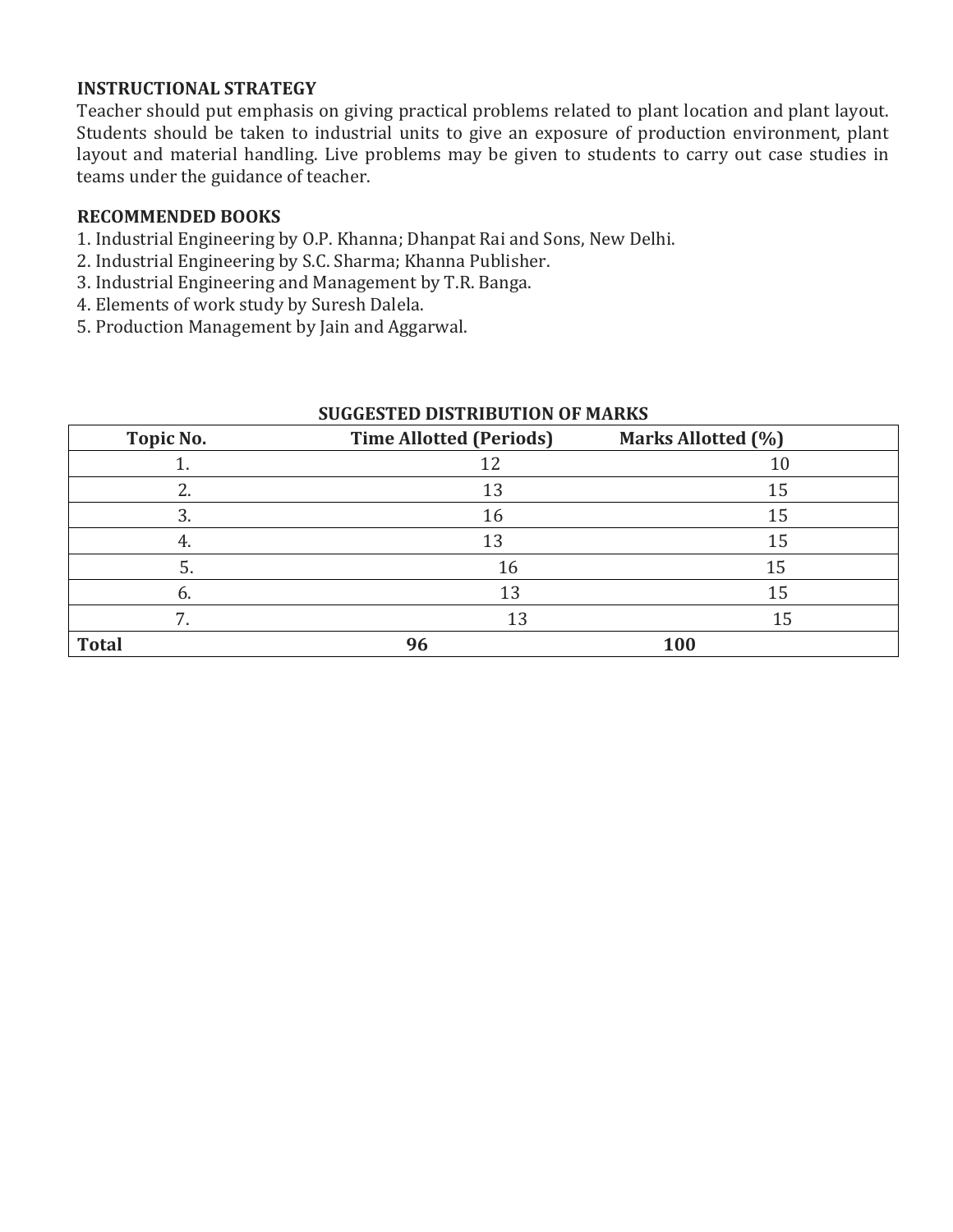### **5.5 CNC MACHINES AND AUTOMATION**

**Rationale:** Computer-aided manufacturing is the use of computer software to control [machine tools](http://en.wikipedia.org/wiki/Machine_tool) and related machinery in the [manufacturing](http://en.wikipedia.org/wiki/Manufacturing) of work pieces. NC and CAM may also refer to the use of a computer to assist in all operations of a manufacturing plant, including planning, management, transportation and storage.

**Course objective :**Its primary purpose is to create a faster production process and components and tooling with more precise dimensions and material consistency, which in some cases, uses only the required amount of raw material (thus minimizing waste), while simultaneously reducing energy consumption.

### **Syllabus:**

### **Automation**

Introduction to CAM, Automated Manufacturing system, Need of automation, Basic elements of automation, Levels of automation, Automation Strategies, Advantages & disadvantages of automation, Historical development and future trends.

# **Features of NC Machines-**

Fundamental of Numerical Control, elements of NC machine tools, classification of NC machine tools, Advantages, suitability and limitations of NC machine tools, Application of NC system, Methods for improving Accuracy considering the factors such as tool deflection and chatter and Productivity.

# **NC Part Programming & Common Problems in CNC Machines**

Part programming and basic concepts of part programming, NC words, part programming formats, simple programming for rotational components, part programming using canned cycles, subroutines and do loops, tool off sets, cutter radius compensation and wear compensation Manual (word address format) programming, Examples: Drilling, Turning and Milling, Canned cycles, Subroutine and Macro. APT programming, Geometry, Motion and Additional statements, Macro- statement. Common problems in mechanical, electrical, pneumatic, electronic and PC components of CNC machines, diagnostic study of common problems and Remedies , use of on-time fault finding diagnosis tools in CNC machines.

### **System Devices**

Introduction to DC motors, stepping motors, feedback devices such as encoder, counting devices, digital to analog converter and vice versa.

# **Interpolators**

Digital differential Integrator-Principle of operation, exponential declaration, DDA Hardware Interpolator- Linear, Circular, DDA Software Interpolator.

# **Control of NC Systems**

Open and closed loops, Control of point to point systems, Incremental open loop control, Incremental close loop, Absolute close loop, Control loop in contouring systems, Adaptive control.

**L T P 3 0 6**

# **UNIT-2: (12 Periods)**

# **UNIT-3: (12 Periods)**

# **UNIT-1: (08Periods)**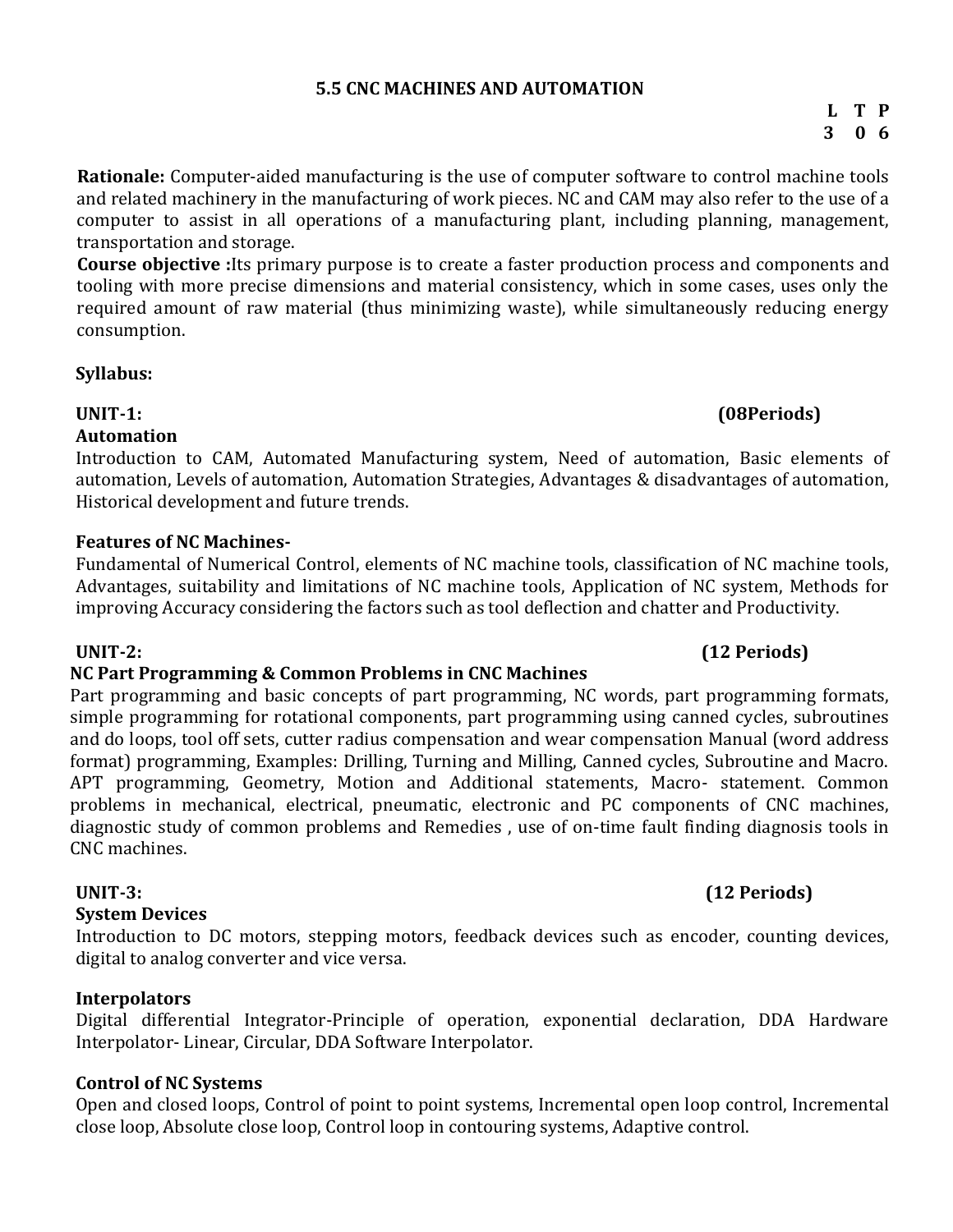# **UNIT-4: (08 Periods)**

# **Computer Integrated Manufacturing system**

Group Technology, Flexible Manufacturing System, CIM, CAD/CAM, Computer aided process planning-Retrieval and Generative, Concept of Mechatronics, Computer aided Inspection.

# **UNIT-5: (08Periods)**

# **Robotics and Intelligent Manufacturing**

Types and generations of Robots, Structure and operation of Robot, Robot applications, Economics, Robot programming methods.

Introduction to Artificial Intelligence for Intelligent manufacturing.

# **List of Practical**

- 1 To study the basic feature and operation of NC, CNC machine & Study the constructional details of CNC lathe , working of following ,tool changer and tool setter ,Multiple pallets , Safety devices.
- 2 To demonstrate how to program (using the computer-assisted method) and machine a simple part on the CNC lathe and Develop part programms for following lathe operations:
	- Plain turning and facing operations
	- Taper turning operations (internal and external)
	- Thread cutting operations (internal and external)
- 3 To operate a CNC milling machine and become familiar with set-up, procedures and data flow.
- 4 To use AutoCAD to define a series of closed 2-D polygons that form initials, or other artistic creations, within a 150 x 100 mm border. To run the output data file through the AutoLISP program called "digitize.lsp".

# **Text Books:**

- 1. Numerical Control and Computer aided Manufacturing, By Kundra, Rao and Tewari.
- 2. Automation, Production Systems and Computer Integrated Manufacturing by Mikell P.Groover.
- 3. Computer Aided Manufacturing by Kundra and Rao.
- 4. Computer control of Manufacturing systems by Koren.
- 5. NC Machine Tools by S.J. Martin.
- 6. NC Machines by Koren.
- 7. CAD/CAM by Groover.

# **Reference Books:**

- 1. Numerical Control Machine Tool by Y. Koren and Joseph Ben Uri.
- 2. Computer Aided Design and Manufacture by Groover and Zimmer, PHI.
- 3. Technology of Computer aided Design and Manufacturing by Kumar and Jha, Dhanpat Rai and Sons
- 4. CNC Machines –Programming and Applications by M Adithan and BS Pabla, New Age International (P) Ltd., Delhi.
- 5. Computer Aided Manufacturing by Rao, Kundra and Tiwari; Tata McGraw Hill,New Delhi.
- 6. Numerical Control of Machines Tools by Yorem Korem and IB Uri, KhannaPublishers, New Delhi.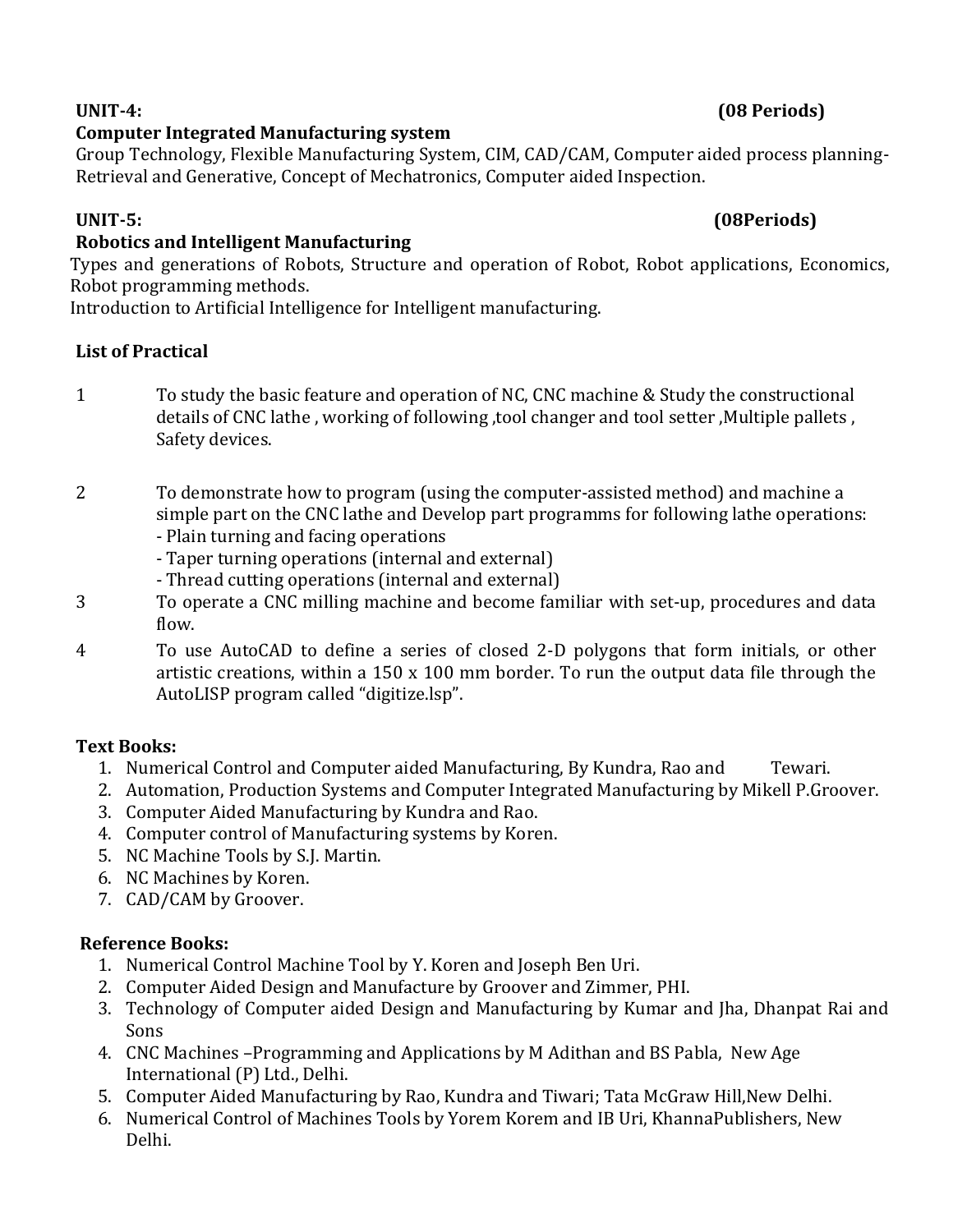# **INSTRUCTIONAL STRATEGY**

This is a highly practice-based course. Efforts should be made to develop programming skills amongst the students. During practice work, it should be ensured that students get opportunity to individually perform practical tasks.

| Unit No.     | <b>Time allotted</b><br>(Periods) | Marks Allotted (%) |
|--------------|-----------------------------------|--------------------|
|              | 08                                |                    |
|              | ר ו                               | 35                 |
|              |                                   | 35                 |
|              | 08                                |                    |
|              | 08                                |                    |
| <b>Total</b> | ıЯ.                               | 100                |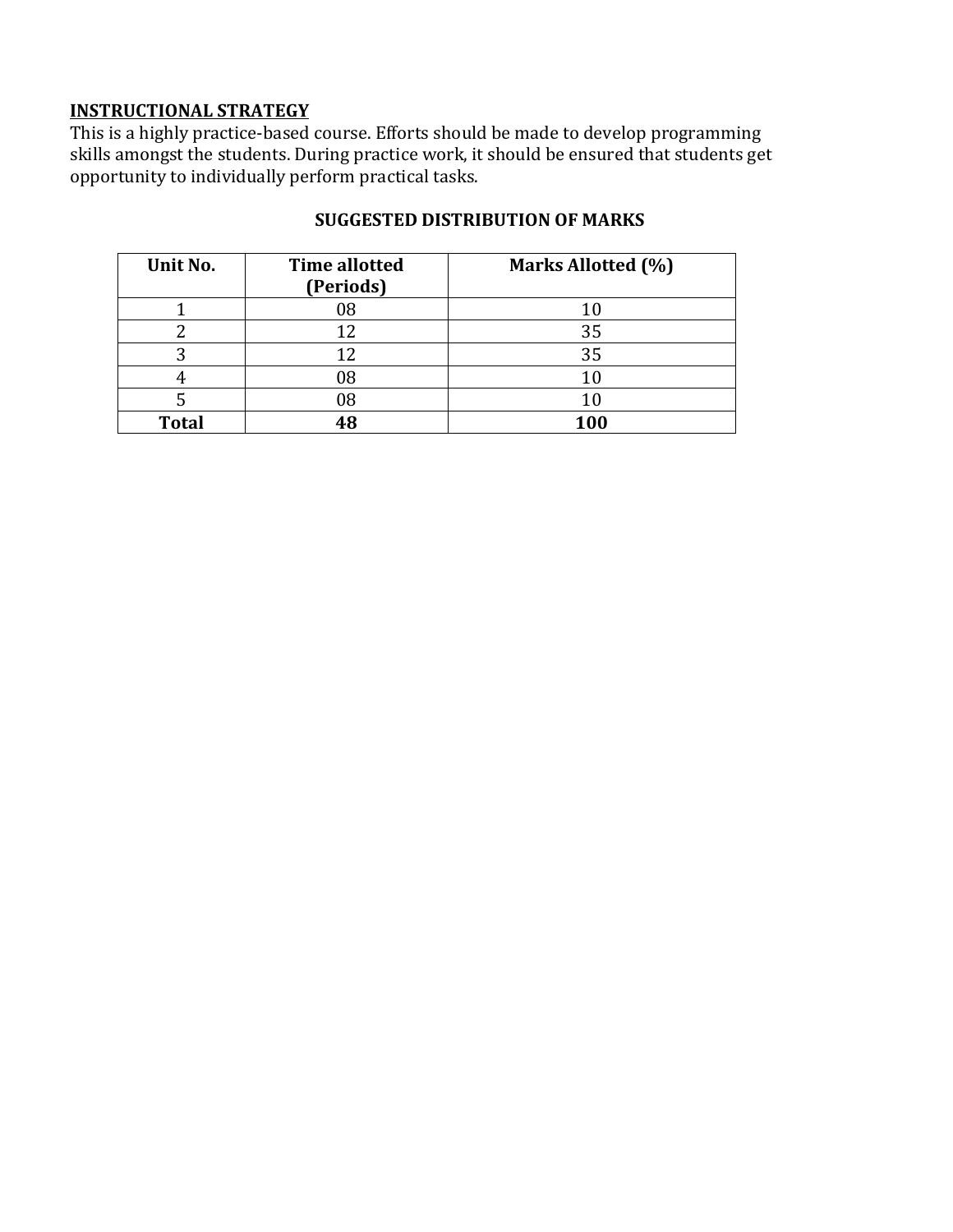# **5.6 MAINTENANCE ENGINEERING**

### **RATIONALE**

A diploma engineer comes across installation, maintenance, testing of various machines and equipment in industries. The layout of different machines, their foundation is in an important phenomenon of an industry. He should know the various methods of testing and maintenance. This subject will enable diploma holders to deal with such aspects.

### **DETAILED CONTENTS**

### **1. Introduction (05 Periods)**

- 1.1 Necessity and advantages of testing, repair and maintenance
- 1.2 Economic aspects, manpower planning and materials management
- 1.3 Fits and tolerances common fits and tolerances used for various machine Parts

# **2. Erection and Commissioning of Machines (Installation) (08 Periods)**

- 2.1 Location, layout and positioning of machines
- 2.2 Foundation types of foundation, foundation plan, erection and leveling, grouting, vibration damping, vibration isolation – methods of isolation, anti vibration mounts.

# **3. Testing of Machines (09 Periods)**

- 3.1 Testing equipment dial gauge, mandrel, spirit level, straight edge, autocollimator
- 3.2 Testing methods geometrical/alignment test, performance test, testing under load, run test, vibrations, noise

# **4. Lubrication Systems (10 Periods)**

- 4.1 Lubrication methods and periodical lubrication chart for various machines (daily, weekly, monthly )
- 4.2 Handling and storage of lubricants
- 4.3 Lubricants conditioning and disposal
- 4.4 Lubricant needed for specific components such as gears, bearings, and chains
- 4.5 Purpose and procedure of changing oil periodically (like gear box oil)

# **5. Repairing (06 Periods)**

- 5.1 Common parts which are prone to failure, reasons of failure
- 5.2 Repair schedule
- 5.3 Parts that commonly need repair such as belts, couplings, nuts, and bolts

# **6. Maintenance (10 Periods)**

- 6.1 Definition, advantages, limitations and types of maintenance viz. preventive, breakdown, predictive
- 6.2 Organization of maintenance
- 6.3 Introduction to computerized maintenance record
- 6.4 ISO standards for maintenance documentation
- 6.5 Introduction to machine history card purpose and advantages
- 6.6 Preparation of yearly plan for preventive maintenance
- 6.7 Need of frequently needed spare parts inventory

### **L T P**  $3 - 4$